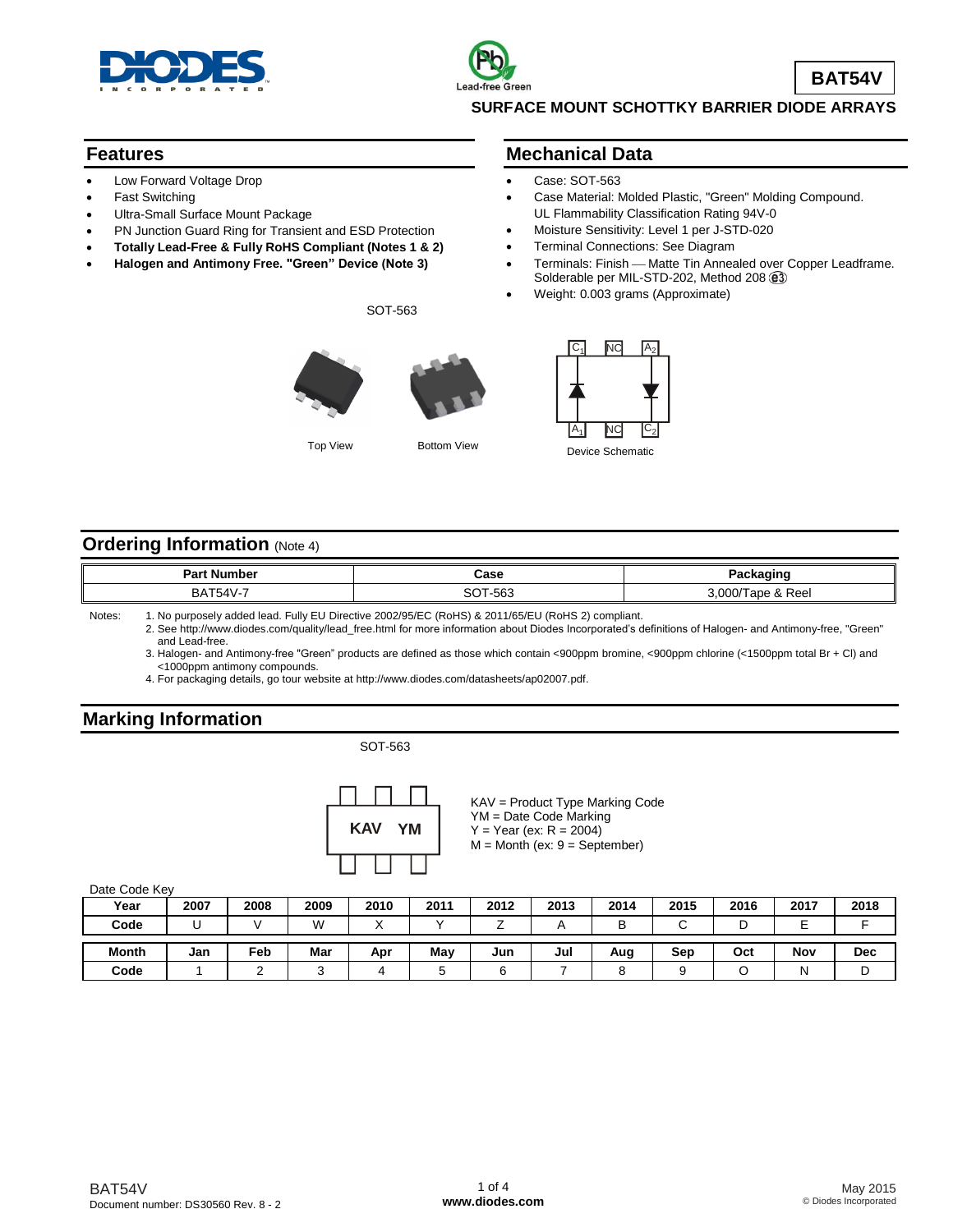

## **Maximum Ratings** (@T<sub>A</sub> = +25°C, unless otherwise specified.)

| <b>Characteristic</b>                                                                          | Symbol                                                 | Value | Unit |
|------------------------------------------------------------------------------------------------|--------------------------------------------------------|-------|------|
| Peak Repetitive Reverse Voltage<br>Working Peak Reverse Voltage<br><b>IDC Blocking Voltage</b> | <b>V</b> <sub>RRM</sub><br>V <sub>RWM</sub><br>$V_{R}$ | 30    |      |
| Forward Continuous Current (Note 5)                                                            |                                                        | 200   | mA   |
| Repetitive Peak Forward Current (Note 5)                                                       | <b>IFRM</b>                                            | 300   | mA   |
| Forward Surge Current (Note 5)<br>@ $t < 1.0s$                                                 | <b>FSM</b>                                             | 600   | mA   |

# **Thermal Characteristics**

| Characteristic                                       | Svmbol           | Value           | Unit   |
|------------------------------------------------------|------------------|-----------------|--------|
| Power Dissipation (Note 5)                           |                  | 150             | mW     |
| Thermal Resistance, Junction to Ambient Air (Note 5) | R <sub>aja</sub> | 833             | °C/W   |
| Operating and Storage Temperature Range              | j, Istg          | $-65$ to $+125$ | $\sim$ |

## **Electrical Characteristics** (@T<sub>A</sub> = +25°C, unless otherwise specified.)

| Characteristic                     | Symbol           | Min | Typ | Max                               | Unit | <b>Test Condition</b>                                                                                 |
|------------------------------------|------------------|-----|-----|-----------------------------------|------|-------------------------------------------------------------------------------------------------------|
| Reverse Breakdown Voltage (Note 6) | $V_{(BR)R}$      | 30  |     |                                   | V    | $I_R = 100 \mu A$                                                                                     |
| Forward Voltage                    | VF               |     |     | 240<br>320<br>400<br>500<br>1,000 | mV   | $I_F = 0.1$ mA<br>$I_F = 1mA$<br>$I_F = 10mA$<br>$I_F = 30mA$<br>$I_F = 100mA$                        |
| Reverse Leakage Current (Note 6)   | <sup>IR</sup>    |     |     | 2.0                               | μA   | $V_R = 25V$                                                                                           |
| Total Capacitance                  | $C_{\mathsf{T}}$ |     |     | 10                                | рF   | $V_R = 1.0V$ , f = 1.0MHz                                                                             |
| Reverse Recovery Time              | $t_{rr}$         |     |     | 5.0                               | ns   | $I_F = 10 \text{mA}$ through $I_R = 10 \text{mA}$<br>to I <sub>R</sub> = 1.0mA, R <sub>I</sub> = 100Ω |

Notes: 5. Device mounted on FR-4 PCB, 1 inch x 0.85 inch x 0.062 inch; pad layout as shown on Diodes Inc. suggested pad layout document AP02001, which can be found on our website at [http://www.diodes.com/datasheets/ap02001.pdf. T](http://www.diodes.com/datasheets/ap02001.pdf)<sub>A</sub> = +25°C. 6. Short duration pulse test used to minimize self-heating effect.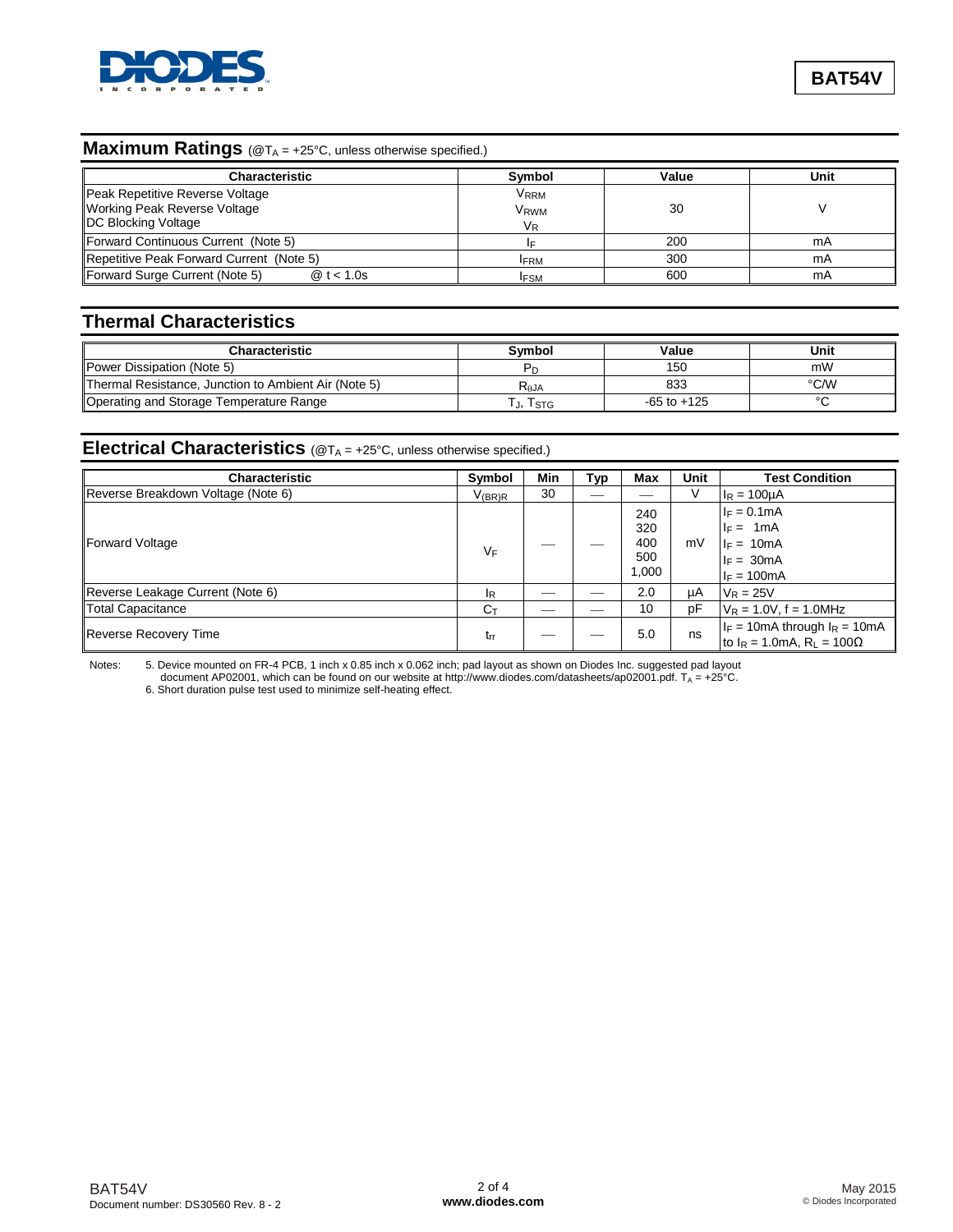



## **Package Outline Dimensions**

Please see AP02002 at [http://www.diodes.com/datasheets/ap02002.pdf fo](http://www.diodes.com/datasheets/ap02002.pdf)r the latest version.



| <b>SOT-563</b> |                |      |      |  |  |  |
|----------------|----------------|------|------|--|--|--|
| Dim            | Min            | Max  | Typ  |  |  |  |
| A              | 0.15           | 0.30 | 0.20 |  |  |  |
| в              | 1.10           | 1.25 | 1.20 |  |  |  |
| C              | 1.55           | 1.70 | 1.60 |  |  |  |
| D              |                |      | 0.50 |  |  |  |
| G              | 0.90           | 1.10 | 1.00 |  |  |  |
| н              | 1.50           | 1.70 | 1.60 |  |  |  |
| ĸ              | 0.55           | 0.60 | 0.60 |  |  |  |
| L              | 0.10           | 0.30 | 0.20 |  |  |  |
|                | 0.10           | 0.18 | 0.11 |  |  |  |
|                | mensions in mm |      |      |  |  |  |

**BAT54V**